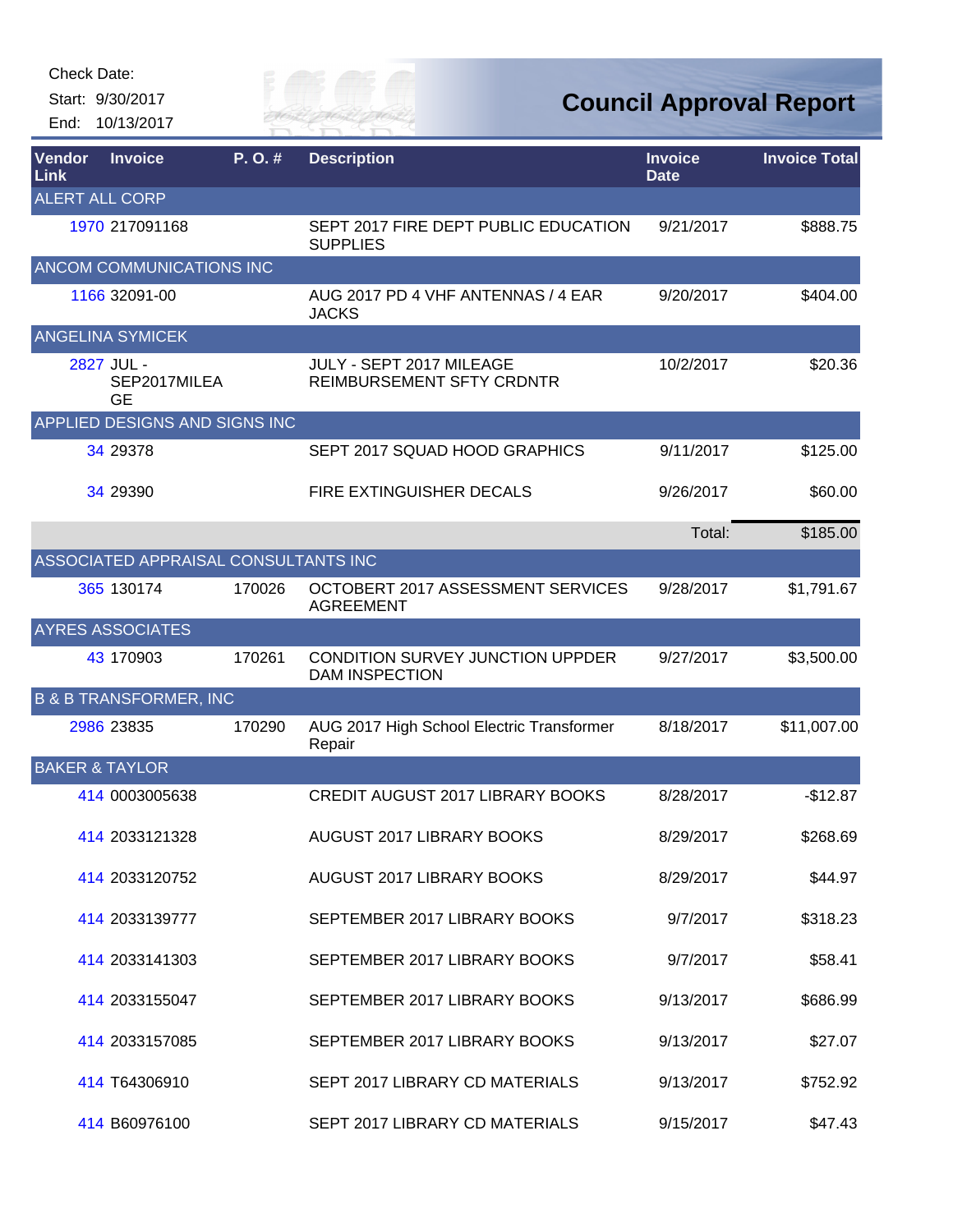| Check Date: |  |
|-------------|--|
|-------------|--|

End: 10/13/2017

## **Council Approval Report**

| Vendor<br>Link      | <b>Invoice</b>                        | P.O.#  | <b>Description</b>                                           | <b>Invoice</b><br><b>Date</b> | <b>Invoice Total</b> |
|---------------------|---------------------------------------|--------|--------------------------------------------------------------|-------------------------------|----------------------|
|                     | 414 B61058540                         |        | SEPT 2017 LIBRARY CD MATERIALS                               | 9/18/2017                     | \$12.08              |
|                     | 414 2033167299                        |        | SEPTEMBER 2017 LIBRARY BOOKS                                 | 9/19/2017                     | \$267.88             |
|                     | 414 2033176079                        |        | SEPTEMBER 2017 LIBRARY BOOKS                                 | 9/21/2017                     | \$802.27             |
|                     | 414 B61558540                         |        | SEPT 2017 LIBRARY CD MATERIALS                               | 9/22/2017                     | \$34.37              |
|                     | 414 2033185502                        |        | SEPTEMBER 2017 LIBRARY BOOKS                                 | 9/25/2017                     | \$43.50              |
|                     | 414 B61681230                         |        | SEPT 2017 LIBRARY CD MATERIALS                               | 9/25/2017                     | \$9.50               |
|                     |                                       |        |                                                              | Total:                        | \$3,361.44           |
| <b>BAKKE NORMAN</b> |                                       |        |                                                              |                               |                      |
|                     | 1716 55906-07D-<br><b>AUG 2017</b>    | 170113 | <b>AUGUST 2017 PROSECUTION SERVICES</b><br>STMT#8            | 9/18/2017                     | \$2,000.00           |
|                     | 1716 55906-09D APL<br>STMT#4          |        | JUL-AUG 2017 BAILEY J ZASTROW APPEAL<br>STMT#4               | 9/18/2017                     | \$111.00             |
|                     | 1716 55906-08D APL<br>STMT#5          |        | JUNE-JULY 2017 JACOB R BENOY APPEAL<br>STMT#5                | 9/18/2017                     | \$555.00             |
|                     | 1716 55906-01D<br>APLSTMT#20          |        | <b>JUL 2017 BRADY D KHALAR APPEAL</b><br>STMT#20             | 9/18/2017                     | \$64.75              |
|                     |                                       |        |                                                              | Total:                        | \$2,730.75           |
|                     | <b>BEAR GRAPHICS INC</b>              |        |                                                              |                               |                      |
|                     | 1326 0780675                          |        | SEPT 2017 LASER CHECKS BLANK                                 | 9/22/2017                     | \$118.89             |
|                     | <b>BEST KEY PROPERTIES</b>            |        |                                                              |                               |                      |
|                     | 3033 2016-005 ROW<br><b>DEPOSIT</b>   |        | REFUND RIGHT OF WAY PERMIT 2016-005<br><b>DEPOSIT/INTRST</b> | 9/21/2017                     | \$1,822.24           |
|                     | <b>BLACK HAWK GARAGE DOOR LLC</b>     |        |                                                              |                               |                      |
|                     | 436 9806                              |        | SEPT 2017 GARAGE OVERHEAD DOOR<br><b>SERVICED PW BLDG</b>    | 9/27/2017                     | \$95.00              |
|                     | <b>BORDER STATES INDUSTRIES, INC.</b> |        |                                                              |                               |                      |
|                     | 57 913817276                          | 170331 | SEPT 2017 INVENTORY ITEMS LINES 1 & 2                        | 9/22/2017                     | \$8,203.20           |
|                     | 57 91382826                           | 170335 | SEPT 2017 ELECTRIC INVENTORY                                 | 9/25/2017                     | \$818.88             |
|                     | 57 913865001                          | 170334 | SEPT 2017 ELECTRIC MINOR<br>MATERIALS/STORE                  | 9/29/2017                     | \$408.02             |
|                     |                                       |        |                                                              | Total:                        | \$9,430.10           |

Eily of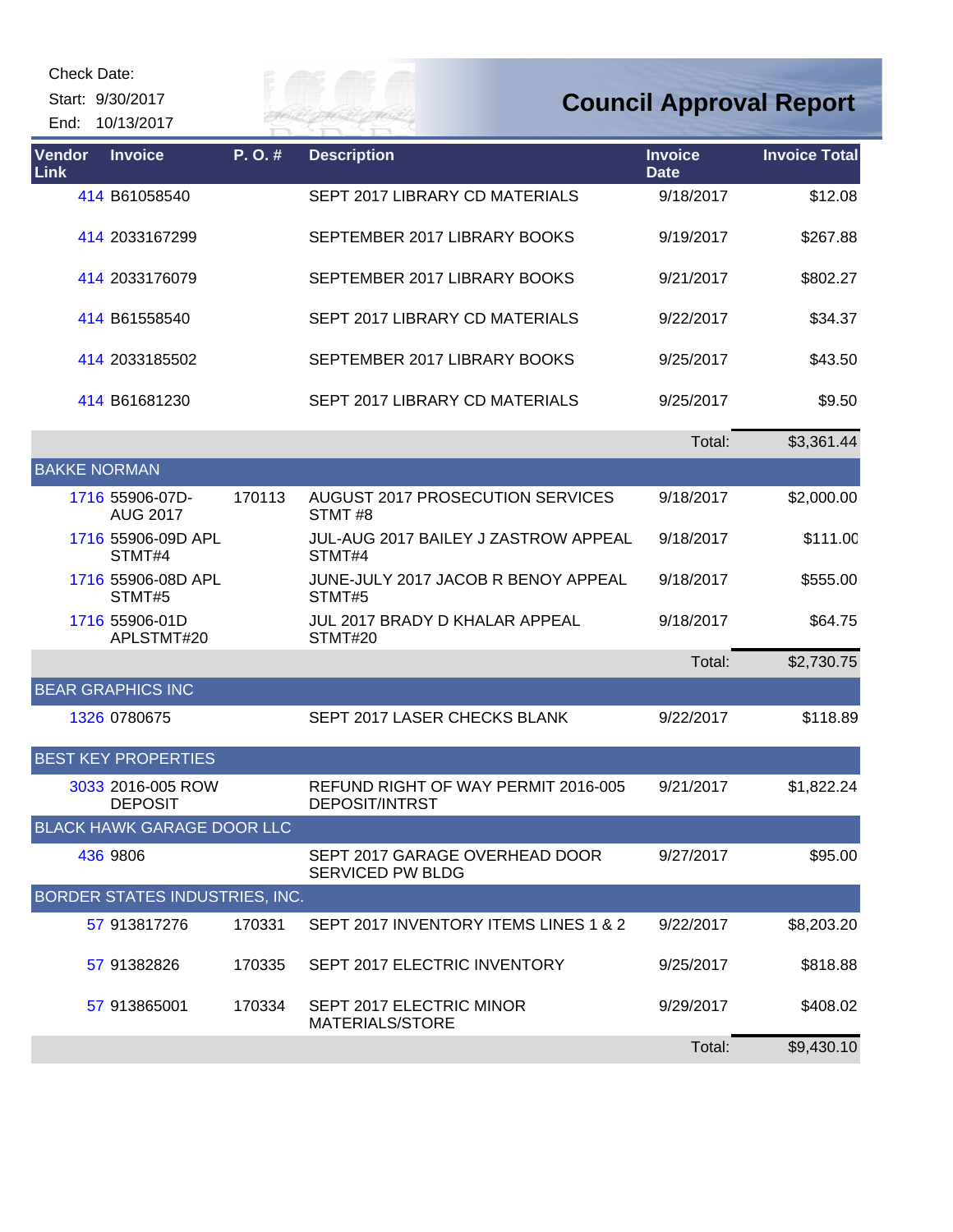| Check Date: |  |
|-------------|--|
|-------------|--|

End: 10/13/2017

Guy of

| <b>Vendor</b><br>Link     | <b>Invoice</b>                       | P.O.#  | <b>Description</b>                                       | <b>Invoice</b><br><b>Date</b> | <b>Invoice Total</b> |
|---------------------------|--------------------------------------|--------|----------------------------------------------------------|-------------------------------|----------------------|
|                           | <b>BUG BUSTERS INC</b>               |        |                                                          |                               |                      |
|                           | 2571 156234                          |        | SEPT 2017 CITY HALL GENERAL PEST<br><b>CONTROL</b>       | 9/29/2017                     | \$99.00              |
|                           | 2571 156121                          |        | SEPT 2017 PBS GENERAL PEST CONTROL                       | 9/29/2017                     | \$96.00              |
|                           |                                      |        |                                                          | Total:                        | \$195.00             |
|                           | <b>CDW GOVERNMENT INC</b>            |        |                                                          |                               |                      |
|                           | 66 JX6744                            |        | AUG 2017 LIBRARY KEY BOARDS & HEAD<br><b>PHONES</b>      | 8/24/2017                     | \$119.19             |
|                           | 66 JZQ2915                           |        | 2017 LIBRARY HEADSETS / HEADPHONES                       | 8/30/2017                     | \$162.45             |
|                           |                                      |        |                                                          | Total:                        | \$281.64             |
|                           | <b>CENGAGE LEARNING</b>              |        |                                                          |                               |                      |
|                           | 123 61584287                         |        | SEPTEMBER 2017 LIBRARY BOOKS                             | 9/6/2017                      | \$215.13             |
|                           | 123 61618455                         |        | SEPTEMBER 2017 LIBRARY BOOKS                             | 9/7/2017                      | \$125.95             |
|                           | 123 61889617                         |        | SEPTEMBER 2017 LIBRARY BOOKS                             | 9/21/2017                     | \$89.96              |
|                           |                                      |        |                                                          | Total:                        | \$431.04             |
|                           | <b>CENTER POINT INC</b>              |        |                                                          |                               |                      |
|                           | 412 1503729                          |        | SEPTEMBER 2017 BOOKS                                     | 9/1/2017                      | \$135.42             |
|                           | <b>CIGNA CORPORTATION</b>            |        |                                                          |                               |                      |
|                           | 1901 SEPT CIGNA                      |        | SEPTEMBER LTD LIFE AD&D                                  | 9/25/2017                     | \$4,662.13           |
|                           | COMPUTER INTEGRATION TECHNOLOGY      |        |                                                          |                               |                      |
|                           | 379 255955                           | 170045 | OCT 2017 Managed Services for up to 15<br>Servers        | 9/18/2017                     | \$1,500.00           |
| <b>CORE &amp; MAIN LP</b> |                                      |        |                                                          |                               |                      |
|                           | 134 H89469                           | 170341 | SOUTH FORK HYDRANT                                       | 9/27/2017                     | \$5,323.92           |
|                           | <b>CORPORATE FLEET SERVICES, INC</b> |        |                                                          |                               |                      |
|                           | 2786 84390                           | 170129 | <b>OCTOBER 2017 PD Leased Inv Vehicles</b>               | 9/28/2017                     | \$1,135.14           |
| <b>CRAIG DUDNICK</b>      |                                      |        |                                                          |                               |                      |
|                           | 3034 3559                            |        | SEPT 2017 VIDEOS                                         | 9/6/2017                      | \$54.00              |
|                           | DARRELL'S SEPTIC SERVICE INC         |        |                                                          |                               |                      |
|                           | 85 25 629                            |        | SEPT 2017 KINNICKINNIC OFF ROAD<br><b>CYCLIST RENTAL</b> | 9/30/2017                     | \$45.00              |
|                           | 85 25 628                            | 170004 | SEPT 2017 PORTA POTTY RENTAL VARIOUS<br><b>PARKS</b>     | 9/30/2017                     | \$764.97             |
|                           |                                      |        |                                                          | Total:                        | \$809.97             |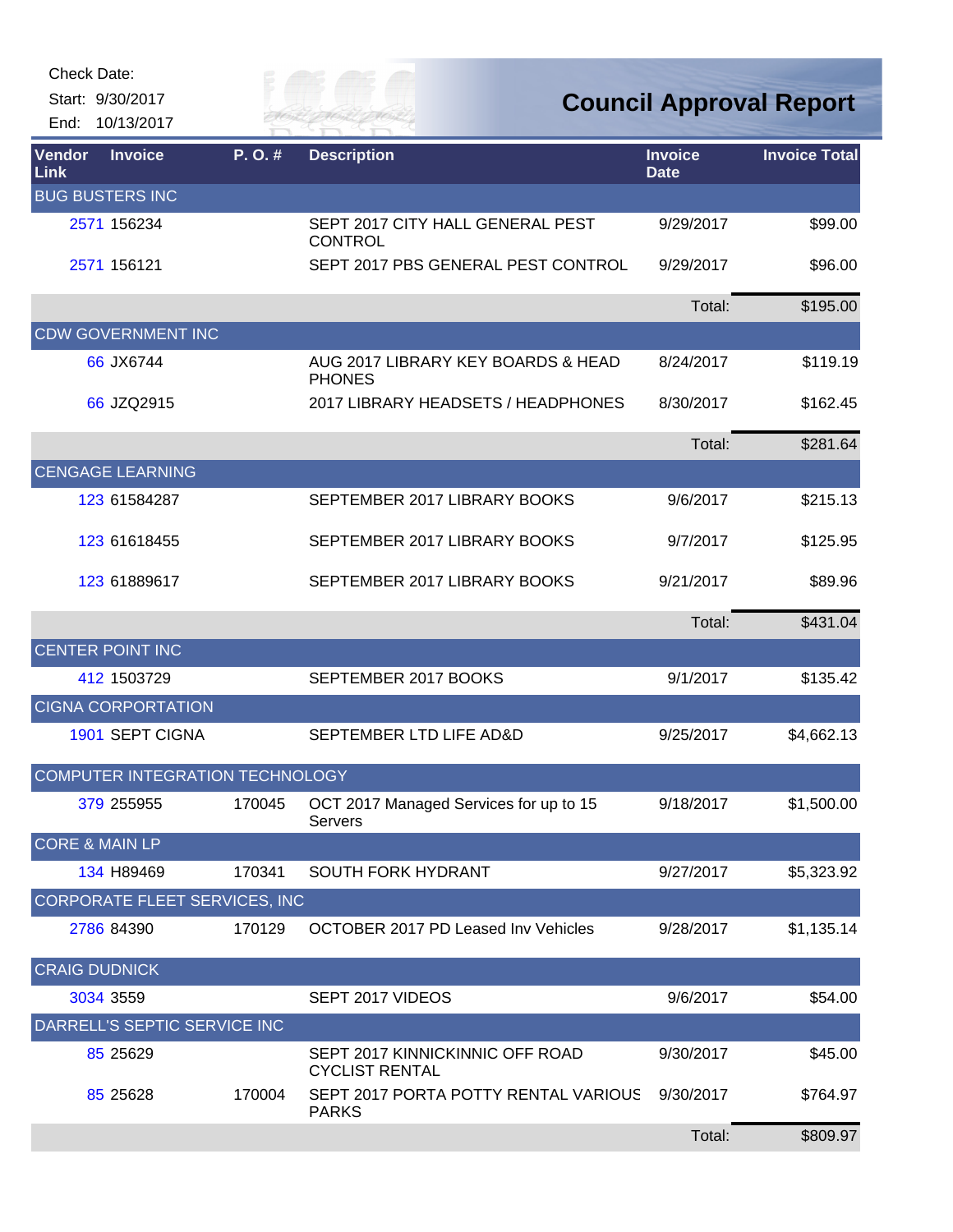Check Date:

| End:           | Start: 9/30/2017<br>10/13/2017         |        | ER HAI                                                        |                               | <b>Council Approval Report</b> |
|----------------|----------------------------------------|--------|---------------------------------------------------------------|-------------------------------|--------------------------------|
| Vendor<br>Link | <b>Invoice</b>                         | P.O.#  | <b>Description</b>                                            | <b>Invoice</b><br><b>Date</b> | <b>Invoice Total</b>           |
|                | DELTA DENTAL OF WISCONISN INC          |        |                                                               |                               |                                |
|                | 2572 1080898                           |        | OCTOBER 2017 VISION INSURANCE                                 | 9/25/2017                     | \$699.39                       |
|                | 2572 1080899                           |        | OCTOBER 2017 RETIREE VISION                                   | 9/25/2017                     | \$6.21                         |
|                |                                        |        |                                                               | Total:                        | \$705.60                       |
| <b>EBSCO</b>   |                                        |        |                                                               |                               |                                |
|                | 853 0037163                            |        | SEPT-17 - AUG-18 USA TODAY PERIODICAL<br><b>SBSCRPTN</b>      | 9/13/2017                     | \$32.56                        |
|                | EO JOHNSON CO. INC                     |        |                                                               |                               |                                |
|                | 98 100395322                           |        | 9-25-17 TO 10-24-17 PD CANON PRNTR<br><b>STND PYMT</b>        | 9/6/2017                      | \$105.00                       |
|                | 98 21332545                            |        | LIB OCT 2017 SAMSUNG COPIER<br>STANDARD PAYMENT ONLY          | 9/18/2017                     | \$109.52                       |
|                | 98 INV195636                           |        | 6-19-17 to 9-18-17 PD CANON PRINTER<br><b>OVERAGE USAGE</b>   | 9/19/2017                     | \$116.48                       |
|                | 98 21381468                            |        | LIB OCT 2017 RICOH COPIER STANDARD<br>PAYMENT ONLY            | 9/26/2017                     | \$125.74                       |
|                | 98 INV200021                           |        | SEPT 2017 FAX CARD FOR RICOH COPIER                           | 9/26/2017                     | \$567.00                       |
|                | 98 21424439                            |        | OCT 2017 PD RICOH COPIER STANDARD<br><b>PAYMENT</b>           | 10/4/2017                     | \$151.50                       |
|                |                                        |        |                                                               | Total:                        | \$1,175.24                     |
|                | <b>EXPRESS PERSONNEL SERVICES</b>      |        |                                                               |                               |                                |
|                | 109 19487095-2                         |        | WK ENDING 9-16-17 ELEC SKILLED LABOR-<br><b>16hrs BAUMANN</b> | 9/19/2017                     | \$350.40                       |
|                | 109 19487086                           | 170320 | WK ENDING 9-17-2017 FALL LABOR 40hrs<br><b>BLDG MAINT</b>     | 9/19/2017                     | \$788.40                       |
|                | 109 19487087                           | 170320 | WK ENDING 9-17-2017 FALL LABOR 32hrs<br><b>PARK MAINT</b>     | 9/19/2017                     | \$584.00                       |
|                | 109 19487095                           | 170320 | WK ENDING 9-17-2017 FALL LABOR D<br><b>QUENTON</b>            | 9/19/2017                     | \$123.19                       |
|                | 109 19521526                           | 170320 | WK ENDING 9-24-2017 FALL LABOR 40hrs<br><b>PARK MAINT</b>     | 9/27/2017                     | \$730.00                       |
|                | 109 19521525                           | 170320 | WK ENDING 9-24-2017 FALL LABOR 30hrs<br><b>BLDG MAINT</b>     | 9/27/2017                     | \$591.30                       |
|                | 109 19521536                           |        | WK END 9-24-17 ELEC SKILLED LABOR-<br>40.75hrs BAUMANN        | 9/27/2017                     | \$900.64                       |
|                |                                        |        |                                                               | Total:                        | \$4,067.93                     |
|                | <b>FBG SERVICE CORPORATION</b>         |        |                                                               |                               |                                |
|                | 364 808351                             | 170191 | SEPTEMBER FBG MONTHLY CLEANING                                | 9/30/2017                     | \$4,866.00                     |
|                | FIRST NATIONAL BANK OF RIVER FALLS INC |        |                                                               |                               |                                |
|                | 115 2016-009 ROW<br><b>DEPOSIT</b>     |        | REFUND RIGHT OF WAY PERMIT 2016-009<br><b>DEPOSIT/INTRST</b>  | 9/21/2017                     | \$3,336.25                     |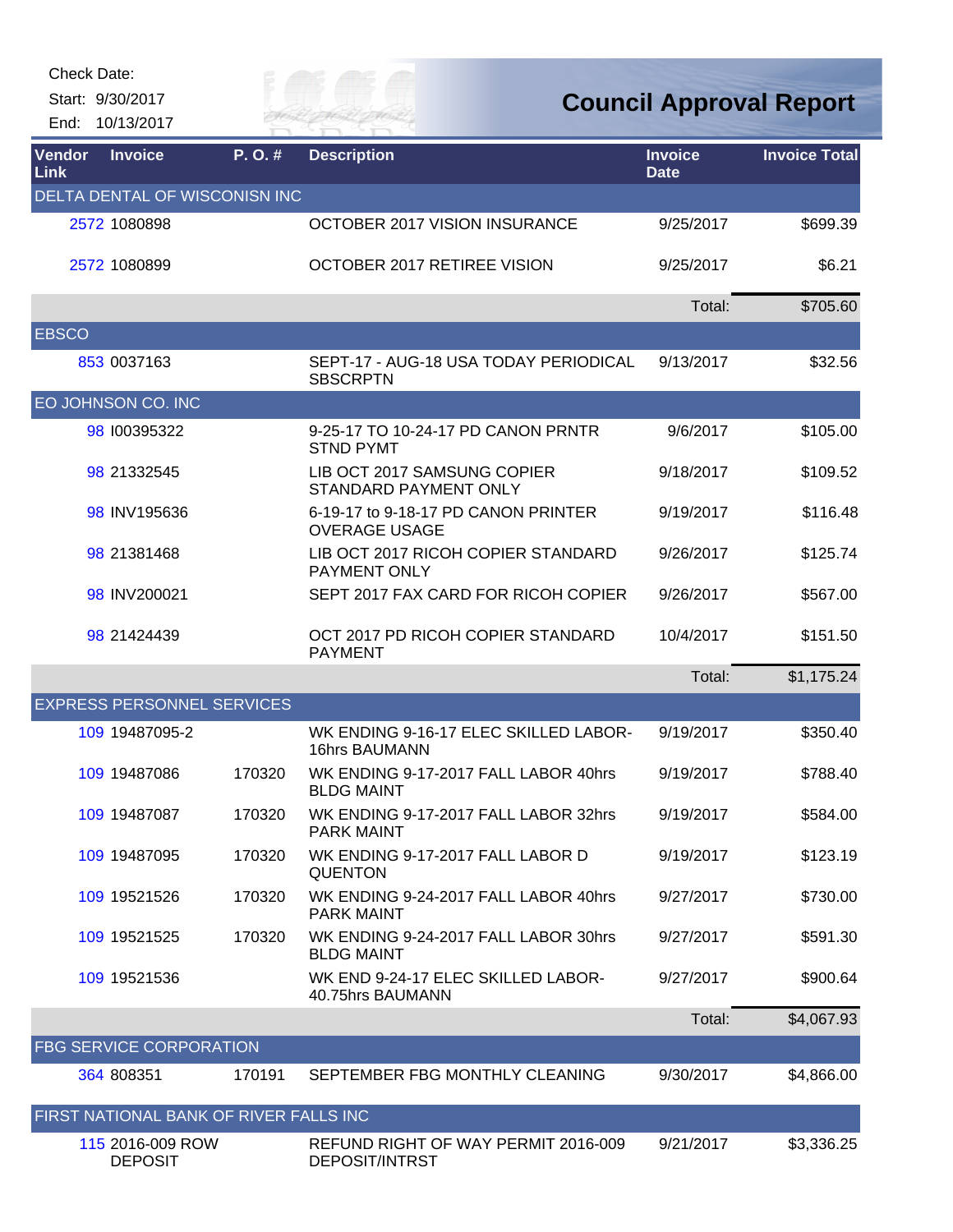| Check Date: |  |
|-------------|--|
|-------------|--|

End: 10/13/2017

# *City of*

| Vendor<br>Link       | <b>Invoice</b>                         | P.O.#  | <b>Description</b>                                         | <b>Invoice</b><br><b>Date</b> | <b>Invoice Total</b> |
|----------------------|----------------------------------------|--------|------------------------------------------------------------|-------------------------------|----------------------|
| <b>GILL, GARRETT</b> |                                        |        |                                                            |                               |                      |
|                      | 2988 2017 UNFRM<br><b>PANT RMBR</b>    |        | 2017 UNIFORM PANT REIMBURSEMENT                            | 9/23/2017                     | \$100.00             |
| <b>GROTH, RON</b>    |                                        |        |                                                            |                               |                      |
|                      | 2124 2017 SFTY<br><b>FTWR RMBRS</b>    |        | 2017 SAFETY FOOTWEAR<br><b>REIMBURSEMENT</b>               | 9/29/2017                     | \$137.14             |
|                      | <b>GUIDE STUDIO, INC</b>               |        |                                                            |                               |                      |
|                      | 2882 4091                              | 170244 | JULY 2017 Wayfinding Project 85% Completed                 | 7/31/2017                     | \$6,648.00           |
|                      | HANTEN BROADCASTING COMPANY INC        |        |                                                            |                               |                      |
|                      | 306 SEPTEMBER<br><b>2017 STMT</b>      |        | SEPTEMBER 2017 SPORTSCASTERS CLUB<br><b>SPONSORSHIP</b>    | 9/30/2017                     | \$60.00              |
|                      | <b>HEALTH PARTNERS</b>                 |        |                                                            |                               |                      |
|                      | 356 75632305 -<br><b>OCTOBER</b>       |        | OCTOBER HEALTH AND DENTAL<br><b>INSURANCE</b>              | 9/25/2017                     | \$159,842.59         |
| <b>HENRY H LEE</b>   |                                        |        |                                                            |                               |                      |
|                      | 3036 CRF - 1017                        |        | 3 SESSIONS HARASSMENT TRAINING OCT<br>4TH-5TH 2017         | 10/6/2017                     | \$1,170.91           |
|                      | <b>HUEBSCH LAUNDRY COMPANY</b>         |        |                                                            |                               |                      |
|                      | 146 3947459                            | 170033 | 9-27-17 HUEBSCH PW UNIFORMS                                | 9/27/2017                     | \$132.12             |
|                      | 146 3948077                            |        | 9-27-17 PUBLIC WORKS<br><b>BRUSHMATS/LINENS</b>            | 9/27/2017                     | \$35.40              |
|                      | 146 3947458                            | 170032 | 9-27-17 HUEBSCH WATER UNIFORMS                             | 9/27/2017                     | \$39.32              |
|                      | 146 3947457                            | 170031 | 9-27-17 HUEBSCH ELECTRIC UNIFORMS                          | 9/27/2017                     | \$252.07             |
|                      | 146 3947460                            | 170027 | 9-27-17 HUEBSCH WWTP UNIFORMS                              | 9/27/2017                     | \$35.53              |
|                      |                                        |        |                                                            | Total:                        | \$494.44             |
|                      | HUMANE SOCIETY OF GOODHUE              |        |                                                            |                               |                      |
|                      | 737 722                                |        | GREY TABBY CAT FOUND 8-29-16 300 N 4TH<br><b>ST</b>        | 9/1/2017                      | \$65.00              |
|                      | INDUSTRIAL HEALTH SERVICES NETWORK INC |        |                                                            |                               |                      |
|                      | 948 112723 -<br>CUSTID#482E            |        | SEPT 2017 OCCUPATIONAL HEALTH<br><b>SERVICES ELEC DEPT</b> | 9/30/2017                     | \$25.00              |
| <b>INFOSEND INC</b>  |                                        |        |                                                            |                               |                      |
|                      | 150 125348                             | 170055 | AUG 2017 RFMU MONTHLY STATEMENT<br><b>SERVICES</b>         | 8/31/2017                     | \$3,156.05           |
| <b>INTOXIMETERS</b>  |                                        |        |                                                            |                               |                      |
|                      | 828 574743                             |        | SEPT 2017 DRY GAS FOR INTOXIMETERS                         | 9/8/2017                      | \$140.00             |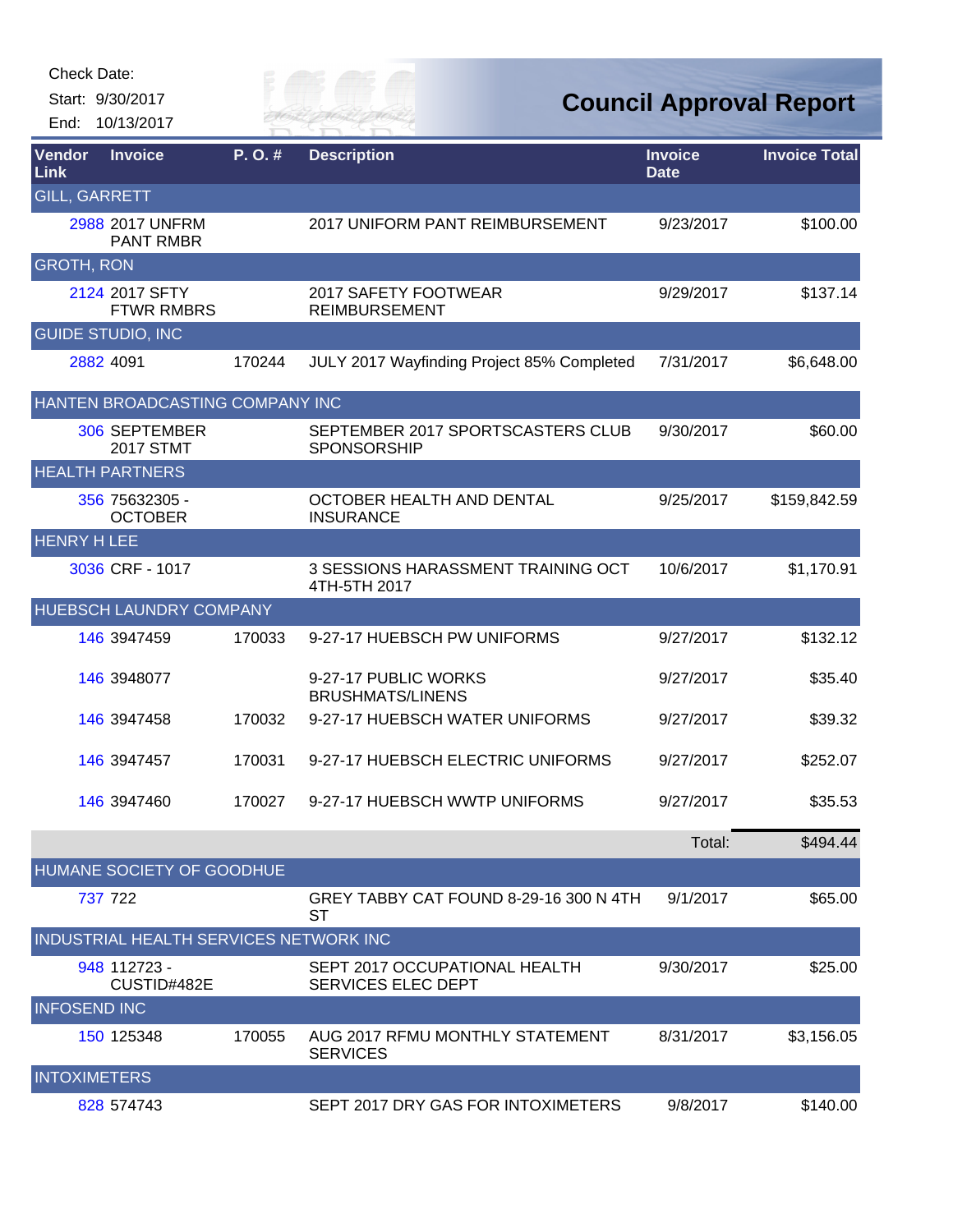End: 10/13/2017

## *City of*

| <b>Vendor</b><br>Link  | <b>Invoice</b>                        | P.O.#  | <b>Description</b>                                                  | <b>Invoice</b><br><b>Date</b> | <b>Invoice Total</b> |
|------------------------|---------------------------------------|--------|---------------------------------------------------------------------|-------------------------------|----------------------|
| <b>J&amp;J GIS LLC</b> |                                       |        |                                                                     |                               |                      |
|                        | 651 SEPT 2017<br><b>SERVICES</b>      |        | SEPT 2017 GIS SERVICES                                              | 9/30/2017                     | \$1,530.00           |
|                        | JFTCO, INC (FABICK)                   |        |                                                                     |                               |                      |
|                        | 2276 468739                           | 170314 | SEPT 2017 EQUIPMENT USED FOR MANN<br>LANE / CNTY RD M               | 9/28/2017                     | \$2,490.50           |
|                        | JOURNAL SENTINEL INC                  |        |                                                                     |                               |                      |
|                        | 1188 MJ1168328 RF<br><b>LIBRARY</b>   |        | 2017-18 MLWKE JOURNAL SNTNL<br>SBSCRPTN-PAPER/ONLINE                | 10/1/2017                     | \$511.85             |
| JUST JUMP!, INC        |                                       |        |                                                                     |                               |                      |
|                        | 2446 8-20-17 RFPD<br><b>PICNIC</b>    |        | AUG 2017 PD FAMILY PICNIC JUMP HOUSE                                | 9/28/2017                     | \$175.00             |
| <b>KOEHLER, GREG</b>   |                                       |        |                                                                     |                               |                      |
|                        | 679 2017 SFTY<br><b>EYWR RMBRS</b>    |        | 2017 SAFETY EYEWEAR REIMBURSEMENT                                   | 9/25/2017                     | \$200.00             |
|                        | <b>KUSILEK TERRANCE</b>               |        |                                                                     |                               |                      |
|                        | 1070 2017 SFTY<br><b>EYWR RMBRS</b>   |        | 2017 SAFETY EYEWEAR REIMBURSEMENT                                   | 9/29/2017                     | \$200.00             |
|                        | LEAGUE OF MINNESOTA CITIES            |        |                                                                     |                               |                      |
|                        | 660 259026                            |        | <b>JOURNEYMAN</b><br>LINEWORKER/JOURNEYMAN APPRENTICE<br><b>ADS</b> | 9/15/2017                     | \$150.00             |
|                        | <b>LIBRARY IDEAS LLC</b>              |        |                                                                     |                               |                      |
|                        | 1960 58274                            |        | Rocket Languages 10/19/17-10/18/18                                  | 9/13/2017                     | \$995.00             |
|                        | <b>LIBRARY REFUNDS &amp; PAYMENTS</b> |        |                                                                     |                               |                      |
|                        | 995500 01244-FACE<br><b>INTHEWALL</b> |        | SEPT 2017 DVD VIDEO                                                 | 9/13/2017                     | \$23.90              |
|                        | 995500 3942500234241<br>2             |        | SEPT 2017 REFUND LOST LIBRARY<br><b>MATERIALS</b>                   | 9/26/2017                     | \$4.99               |
|                        | 995500 1001178481                     |        | SEPT 2017 REFUND LOST LIBRARY<br><b>MATERIALS</b>                   | 9/26/2017                     | \$27.99              |
|                        | 995500 3942500213490<br>0             |        | SEPT 2017 REFUND LOST LIBRARY<br><b>MATERIALS</b>                   | 9/26/2017                     | \$5.99               |
|                        | 995500 3942500162706<br>0             |        | SEPT 2017 REFUND LOST LIBRARY<br><b>MATERIALS</b>                   | 9/26/2017                     | \$5.99               |
|                        | 995500 3056800074513<br>3             |        | SEPT 2017 REFUND LOST LIBRARY<br><b>MATERIALS</b>                   | 9/26/2017                     | \$15.00              |
|                        |                                       |        |                                                                     | Total:                        | \$83.86              |
|                        | <b>LOFFLER COMPANIES INC</b>          |        |                                                                     |                               |                      |
|                        | 182 21380302                          |        | NOV 2017 COURT STANDARD PAYMENT                                     | 9/26/2017                     | \$135.00             |
|                        | 182 340648377                         |        | OCT-2017 PW STANDARD PYMT /AUG-SEPT<br><b>USAGE CHARGED</b>         | 9/26/2017                     | \$202.29             |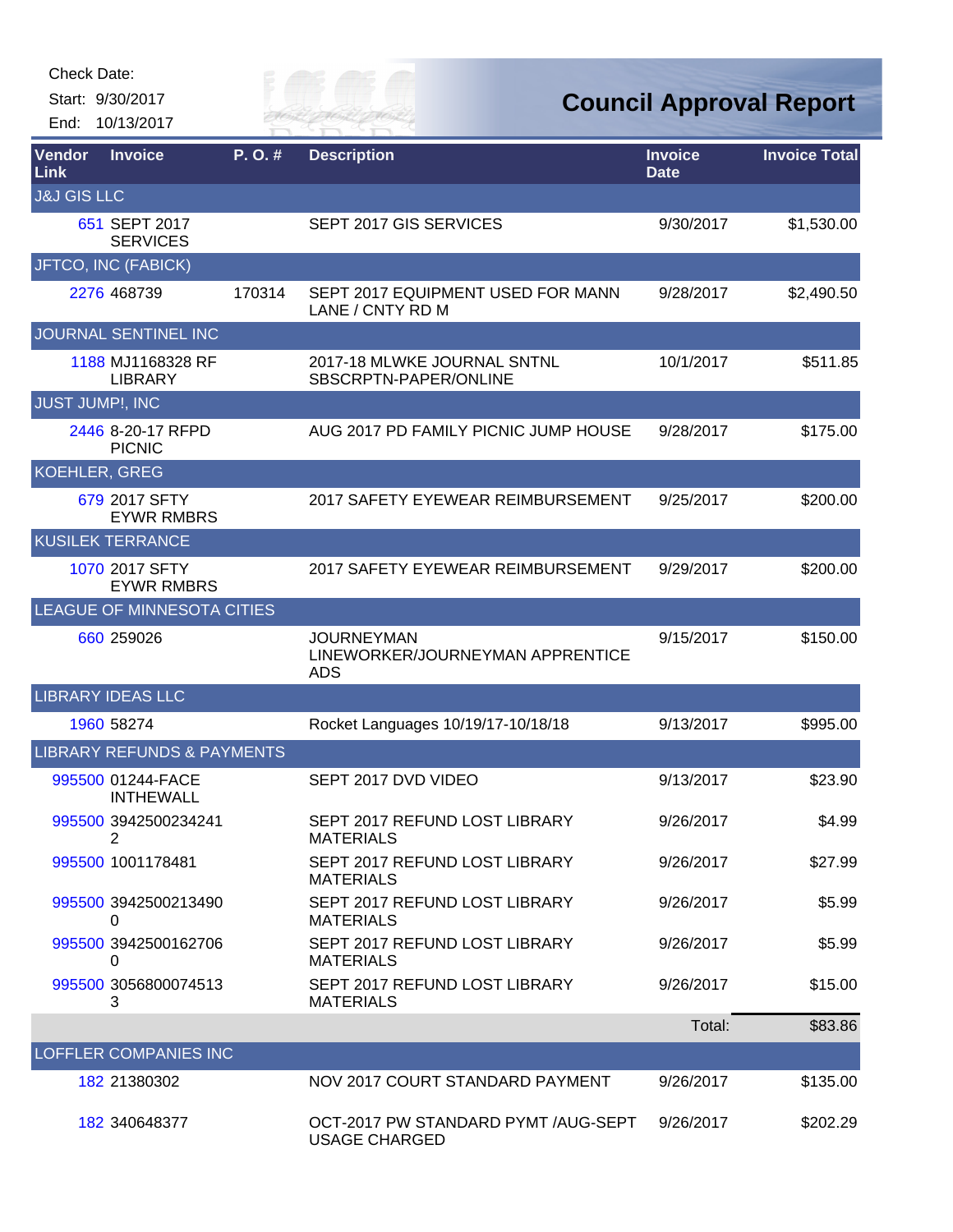| Check Date: |  |
|-------------|--|
|-------------|--|

End: 10/13/2017

## *Cuy of*

| <b>Vendor</b><br>Link | <b>Invoice</b>                      | $P. O.$ # | <b>Description</b>                                         | <b>Invoice</b><br><b>Date</b> | <b>Invoice Total</b> |
|-----------------------|-------------------------------------|-----------|------------------------------------------------------------|-------------------------------|----------------------|
|                       | 182 21380301                        |           | OCT 2017 FIRE DEPARTMENT KONICA BASE<br><b>PYMNT</b>       | 9/26/2017                     | \$216.00             |
|                       | 182 21380300                        |           | OCT-2017 CITY HALL STND PYMT /AUG-<br><b>SEPT USAGE</b>    | 9/26/2017                     | \$279.81             |
|                       |                                     |           |                                                            | Total:                        | \$833.10             |
|                       | <b>MAILFINANCE INC</b>              |           |                                                            |                               |                      |
|                       | 376 N6751602                        | 170016    | 2017 QTR-4 POSTAGE MACHINE LEASE                           | 9/29/2017                     | \$1,534.98           |
|                       | <b>MAILROOM FINANCE CO</b>          |           |                                                            |                               |                      |
|                       | 845 SEPT 2017<br><b>POSTAGE</b>     | 170066    | AUGUST-SEPTEMBER 2017 POSTAGE<br><b>MACHINE FUNDS</b>      | 9/17/2017                     | \$1,000.00           |
|                       | METERING & TECHNOLOGY SOLUTIONS     |           |                                                            |                               |                      |
|                       | 451 9527                            | 170273    | JULY 2017 MODEL 35 WATER METER                             | 7/31/2017                     | \$1,968.11           |
|                       | MIDWEST CABLE MAINTENANCE OF WI INC |           |                                                            |                               |                      |
|                       | 774 2017-1857                       |           | 8-30-17 WWTP FIBER OPTIC CABLE<br><b>SPLICING</b>          | 9/6/2017                      | \$950.00             |
| <b>MIDWEST TAPE</b>   |                                     |           |                                                            |                               |                      |
|                       | 409 B59598700                       |           | AUGUST 2017 LIBRARY VIDEO MATERIALS                        | 8/29/2017                     | \$18.03              |
|                       | 409 95348087                        |           | AUGUST 2017 LIBRARY VIDEO MATERIALS                        | 8/29/2017                     | \$39.99              |
|                       | 409 B60902590                       |           | AUGUST 2017 LIBRARY VIDEO MATERIALS                        | 9/12/2017                     | \$51.75              |
|                       | 409 95428276                        |           | SEPT 2017 LIBRARY VIDEO MATERIALS                          | 9/26/2017                     | \$79.98              |
|                       |                                     |           |                                                            | Total:                        | \$189.75             |
|                       | MSA PROFESSIONAL SERVICES, INC.     |           |                                                            |                               |                      |
|                       | 1284 R07949009.0#1 160142<br>8      |           | AUGUST 2017 ENGINEERING &<br><b>CONSTRUCTION MGMT</b>      | 9/15/2017                     | \$123.50             |
|                       | MY RECEPTIONIST INC                 |           |                                                            |                               |                      |
|                       | 192 S022030920                      |           | OCT 2017 SERVICES / 150 MINUTES BILLED<br><b>SEPT 2017</b> | 9/20/2017                     | \$216.09             |
|                       | NEUSTAR DATA SERVICES, INC          |           |                                                            |                               |                      |
|                       | 3035 AIC-<br>0000008074             |           | ENS ANNUAL LICENSE FEE 8-31-2017 to 7-<br>31-2018          | 9/30/2017                     | \$500.00             |
|                       | NORTHERN STATES POWER COMPANY WI    |           |                                                            |                               |                      |
|                       | 344 562066089-<br><b>SEPT 2017</b>  |           | 8-14-17 - 9-13-17 PRESCOTT AMB BLDG<br><b>POWER BILL</b>   | 9/15/2017                     | \$270.35             |
|                       | OFFICE ENTERPRISES INC              |           |                                                            |                               |                      |
|                       | 202 412099                          |           | SEPT 2017 INK CARTRIDGE / TIGHT SEAL 1<br>PT               | 9/22/2017                     | \$157.04             |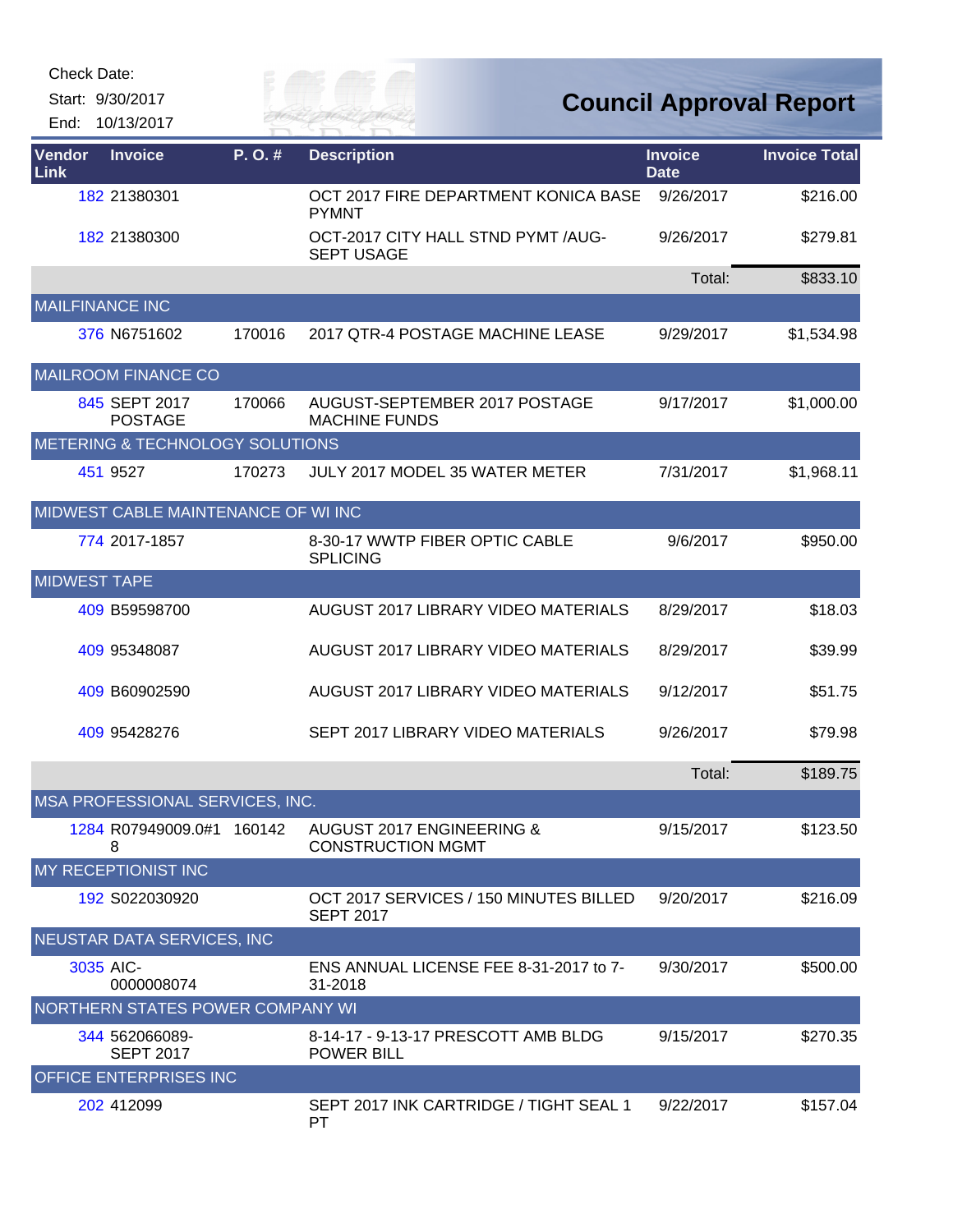Start: 9/30/2017 End: 10/13/2017 Eily of

**Council Approval Report**

| Vendor<br>Link  | <b>Invoice</b>                               | P. O. # | <b>Description</b>                                          | <b>Invoice</b><br><b>Date</b> | <b>Invoice Total</b> |
|-----------------|----------------------------------------------|---------|-------------------------------------------------------------|-------------------------------|----------------------|
|                 | PIERCE COUNTY TREASURER                      |         |                                                             |                               |                      |
|                 | 210 SEPT 2017                                |         | SEPT 2017 JAIL DWI INTERLOCK                                | 10/4/2017                     | \$660.00             |
|                 | PUBLIC SERVICE COMMISSION OF WISCONSIN       |         |                                                             |                               |                      |
|                 | 216 RA18-I-05110                             |         | <b>REMAIN 2016-17 ADV GROSS INTRASTATE</b><br>OP REV        | 9/28/2017                     | \$13,323.78          |
|                 | <b>RFPD PAYMENTS / REFUNDS</b>               |         |                                                             |                               |                      |
|                 | 992100 10-06-2017<br><b>PJENSEN</b>          |         | OFFICER JENSEN REQUEST FOR PETTY<br><b>CASH</b>             | 10/5/2017                     | \$100.00             |
|                 | <b>RIVER FALLS CHAMBER OF COMMERCE INC</b>   |         |                                                             |                               |                      |
|                 | 225 14066                                    |         | SEPT 2017 - 2 CHAMBER CHECKS FOR<br><b>CUST REBATES</b>     | 9/21/2017                     | \$150.00             |
|                 | RIVER FALLS LIBRARY FOUNDATION               |         |                                                             |                               |                      |
|                 | 683 9/12/17<br><b>SPEAKER</b>                |         | DONATION SCREENWISE SPEAKER                                 | 9/25/2017                     | \$500.00             |
|                 | <b>RIVER FALLS ROTARY</b>                    |         |                                                             |                               |                      |
|                 | 458 2255                                     |         | CHIEF YOUNG OCT-NOV-DEC 2017 4TH<br><b>QUARTER DUES</b>     | 10/1/2017                     | \$115.00             |
|                 | SCHNEIDER LAWN CARE SERVICES LLC             |         |                                                             |                               |                      |
|                 | 1144 2217                                    |         | 9/5&9/19 LAWN MAINT 1557 W MAPLE/ 673<br><b>RIVER RIDGE</b> | 10/2/2017                     | \$140.00             |
| <b>SHI CORP</b> |                                              |         |                                                             |                               |                      |
|                 | 1155 B07031144                               |         | ADOBE PRO DPTY CLERK 2ND PAYMENT<br><b>ATTEMPT</b>          | 8/31/2017                     | \$114.32             |
|                 | SHORT ELLIOTT HENDRICKSON INC                |         |                                                             |                               |                      |
|                 | 244 338264                                   | 160205  | AUG 2017 LAKE GEORGE TRL (HERITAGE<br>TO DIVISION)          | 9/13/2017                     | \$6,505.09           |
|                 | SHRED-IT US HOLDCO, INC                      |         |                                                             |                               |                      |
|                 | 2439 8123208238                              |         | SEPT 2017 SHREDDING AT CITY HALL                            | 9/22/2017                     | \$45.80              |
|                 | SOUTH FORK CAFE INC                          |         |                                                             |                               |                      |
|                 | 250 9-21-17<br><b>LNDLRD</b><br><b>CNCTS</b> |         | 9-21-17 LANDLORD CONNECTIONS<br><b>BREAKFAST</b>            | 9/21/2017                     | \$778.80             |
|                 | ST CROIX COUNTY HIGHWAY DEPARTMENT           |         |                                                             |                               |                      |
|                 | 956 845                                      | 170080  | 8-27-17 TO 9-9-2017 SPRAY PATCHING                          | 9/19/2017                     | \$10,574.01          |
|                 | 956 898                                      | 170080  | 9-10-17 - 9-23-17 SPRAY PATCHING                            | 10/4/2017                     | \$16,851.81          |
|                 |                                              |         |                                                             | Total:                        | \$27,425.82          |
|                 | ST CROIX COUNTY TREASURER                    |         |                                                             |                               |                      |
|                 | 252 SEPT 2017                                |         | SEPT 2017 DWI INTERLOCK                                     | 10/4/2017                     | \$170.00             |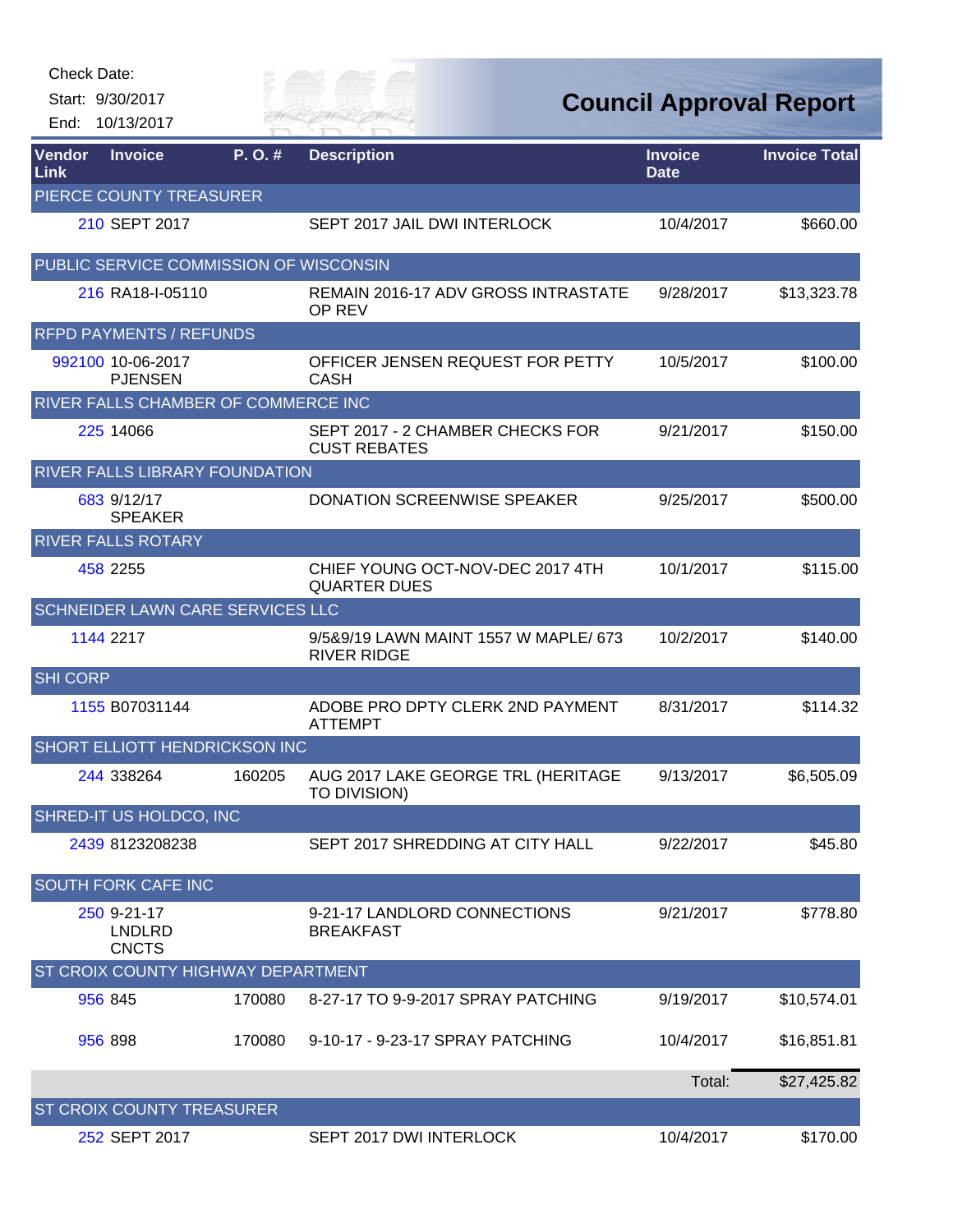| <b>Check Date:</b><br>End:   | Start: 9/30/2017<br>10/13/2017         |        |                                                            |                               | <b>Council Approval Report</b> |
|------------------------------|----------------------------------------|--------|------------------------------------------------------------|-------------------------------|--------------------------------|
| <b>Vendor</b><br><b>Link</b> | <b>Invoice</b>                         | P.O.#  | <b>Description</b>                                         | <b>Invoice</b><br><b>Date</b> | <b>Invoice Total</b>           |
| <b>STATE OF WI</b>           |                                        |        |                                                            |                               |                                |
|                              | 259 SEPT 2017                          |        | SEPTEMBER 2017 PENALTY ASSESSMENT                          | 10/4/2017                     | \$3,050.38                     |
|                              | STATE OF WI - DEPT OF TRANSPORTATION   |        |                                                            |                               |                                |
|                              | 219 2017-285716                        |        | 2017 BADGER TRACS USER CONFERENCE<br><b>REGISTRATION</b>   | 9/12/2017                     | \$50.00                        |
|                              | 219 395-<br>0000058020<br><b>RADIO</b> | 150012 | SEPT 2017 LABOR/DLVRY/OTHER RADIO<br>ROAD INTERCHANGE      | 9/21/2017                     | \$1,143.95                     |
|                              |                                        |        |                                                            | Total:                        | \$1,193.95                     |
|                              | <b>STEVENS ENGINEERS</b>               |        |                                                            |                               |                                |
|                              | 791 11185                              | 170230 | LK GEORGE-FMLY FRESH-WALNUT TRL<br>THROUGH 9-23-17         | 9/28/2017                     | \$3,146.00                     |
|                              | STUART C IRBY TOOL AND SAFETY          |        |                                                            |                               |                                |
|                              | 156 S010401084.00 170336               |        | OCT 2017 ELECTRIC INVENTORY LINE 1 & 2                     | 10/2/2017                     | \$5,233.94                     |
|                              | <b>TRANS ALARM INC</b>                 |        |                                                            |                               |                                |
|                              | 557 300347339                          | 170297 | AUG 2017 Security Card Access Additions                    | 10/2/2017                     | \$9,316.27                     |
|                              | 557 94571274                           |        | OCT - DEC 2017 SECURITY VIA INTERNET<br><b>MONITORING</b>  | 10/2/2017                     | \$119.85                       |
|                              |                                        |        |                                                            | Total:                        | \$9,436.12                     |
| <b>TRAVELERS</b>             |                                        |        |                                                            |                               |                                |
|                              | 3027 ACT#3465X507<br>0 1 OF 4          |        | INSTLMNT 1 OF 4 8-1-17-8-1-18<br><b>BOILER/MCHNRY PREM</b> | 9/21/2017                     | \$3,264.00                     |
|                              | <b>TWIN CITY STRIPING</b>              |        |                                                            |                               |                                |
|                              | 2238 9-21-17 CITY<br><b>STREETS</b>    | 170313 | SEPTEMBER 2017 CITY LINE STRIPING                          | 9/21/2017                     | \$16,864.77                    |
|                              | <b>US BANK NATIONAL ASSOC</b>          |        |                                                            |                               |                                |
|                              | 284 SEPT 2017 P-<br><b>CARDS</b>       |        | SEPTEMBER 2017 PURCHASE CARD<br><b>STATEMENT</b>           | 9/25/2017                     | \$111,146.48                   |
|                              | 284 4763527-2012B                      |        | 2012B SEWER GO REFUNDING BONDS<br><b>ADMIN FEES</b>        | 9/25/2017                     | \$450.00                       |
|                              |                                        |        |                                                            | Total:                        | \$111,596.48                   |
|                              | <b>VERSA VEND VENDING</b>              |        |                                                            |                               |                                |
|                              | 1205 2114:015491                       |        | SEPT 2017 PD COFFEE SUPPLIES                               | 8/31/2017                     | \$54.00                        |
|                              | 1205 2114:015812                       |        | SEPT 2017 PD SUPLLIES                                      | 9/26/2017                     | \$108.00                       |
|                              |                                        |        |                                                            | Total:                        | \$162.00                       |
|                              | VIKING ELECTRIC SUPPLY INC             |        |                                                            |                               |                                |
|                              | 750 S000807761.00<br>1                 |        | SEPT 2017 METER SHOP 2-60 MIN TIMERS                       | 9/14/2017                     | \$51.52                        |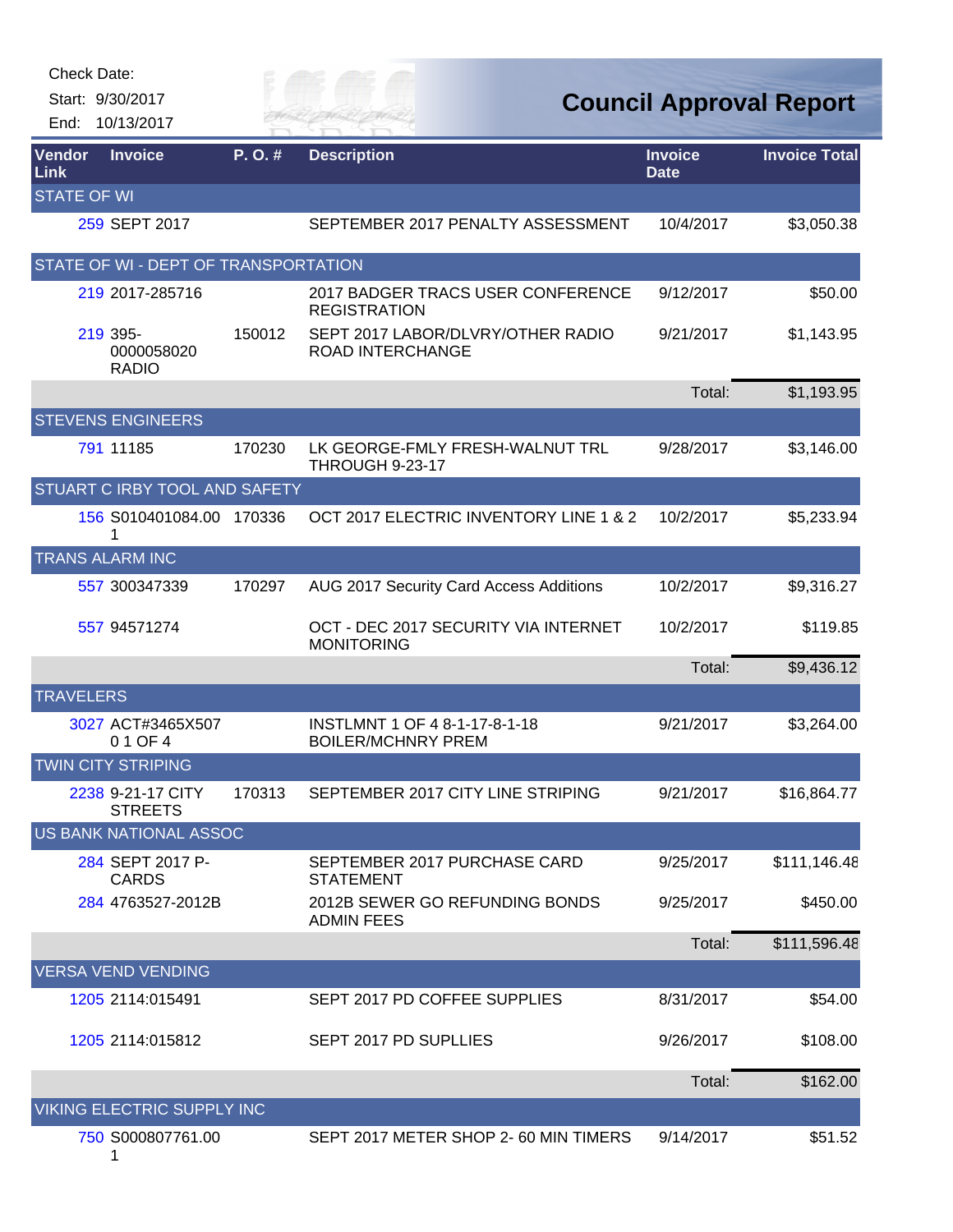Check Date:

Start: 9/30/2017 End: 10/13/2017 Eily of

| Vendor<br>Link         | <b>Invoice</b>                      | P.O.#  | <b>Description</b>                                     | <b>Invoice</b><br><b>Date</b> | <b>Invoice Total</b> |
|------------------------|-------------------------------------|--------|--------------------------------------------------------|-------------------------------|----------------------|
|                        | 750 S000819865.00<br>1              |        | SEPT 2017 RETURN METER SHOP 60 MIN<br><b>TIMER</b>     | 9/19/2017                     | $-$25.76$            |
|                        | 750 S000819852.00<br>1              |        | SEPT 2017 METER SHOP 60 MIN TIMER                      | 9/19/2017                     | \$25.76              |
|                        | 750 S000830209.00<br>1              |        | SEPT 2017 PARKS 50A 120/240V PLUG IN                   | 9/21/2017                     | \$67.29              |
|                        | 750 s000839536.001                  |        | LIBRARY / CITY HALL SUPPLIES                           | 9/25/2017                     | \$59.31              |
|                        | 750 S000859558.00<br>1              |        | SEPT 2017 CITY HALL SUPPLIES                           | 9/29/2017                     | \$69.84              |
|                        |                                     |        |                                                        | Total:                        | \$247.96             |
| <b>VISU-SEWER INC</b>  |                                     |        |                                                        |                               |                      |
|                        | 485 28848                           | 170156 | 2017 FINAL SANITARY SEWER LINING PRO<br><b>PAYMENT</b> | 9/19/2017                     | \$44,061.05          |
| <b>WALKER, JAMES</b>   |                                     |        |                                                        |                               |                      |
|                        | 1043 4504491-10-1-<br>17 GAS        |        | 10-1-2017 KWIK TRIP GAS RMBRSMT<br><b>SQUAD 4 FUEL</b> | 10/1/2017                     | \$37.78              |
|                        | <b>WESCO DISTRIBUTION INC</b>       |        |                                                        |                               |                      |
|                        | 303 087832                          | 170308 | SEPT 2017 METER TAMPERING STICKERS<br>LINE 1 OF 6      | 9/13/2017                     | \$159.00             |
|                        | 303 091302                          | 170308 | SEPT 2017 PARALLEL GEN STICKERS LINE<br>3 OF 6         | 9/20/2017                     | \$768.00             |
|                        |                                     |        |                                                        | Total:                        | \$927.00             |
| <b>WESTHUIS, KEVIN</b> |                                     |        |                                                        |                               |                      |
|                        | 305 PER DIEM 10-2-<br>17            |        | OCT 2017 APPA FALL INSTITUTE<br><b>CHARLESTON SC</b>   | 9/29/2017                     | \$324.10             |
|                        | <b>WI DEPT OF JUSTICE</b>           |        |                                                        |                               |                      |
|                        | 422 L4801T<br>AUGUST 2017           |        | AUGUST 2017 BACKGROUND CHECKS                          | 8/31/2017                     | \$28.00              |
|                        | WI DEPT OF NATURAL RESOURCES        |        |                                                        |                               |                      |
|                        | 315 32677 D HILL                    |        | 32677 2017 D HILL WATER OPERATOR CERT                  | 9/29/2017                     | \$45.00              |
|                        | WI DEPT OF SAFETY & PROF SVCS       |        |                                                        |                               |                      |
|                        | 317 447242 PWR<br><b>PLNT</b>       |        | AUG-2017-AUG-2020 - 2 PRMTS TO<br>OPERATE AT PWR PLNT  | 8/17/2017                     | \$100.00             |
|                        | <b>WOLD ARCHITECTS INCORPORATED</b> |        |                                                        |                               |                      |
|                        | 2829 55295                          | 170248 | SEPT 2017 PD FEASIBILITY STUDY 95%<br>PLANNING CMPLTD  | 9/30/2017                     | \$2,116.77           |
|                        | <b>ZIELIES TREE SERVICE INC</b>     |        |                                                        |                               |                      |